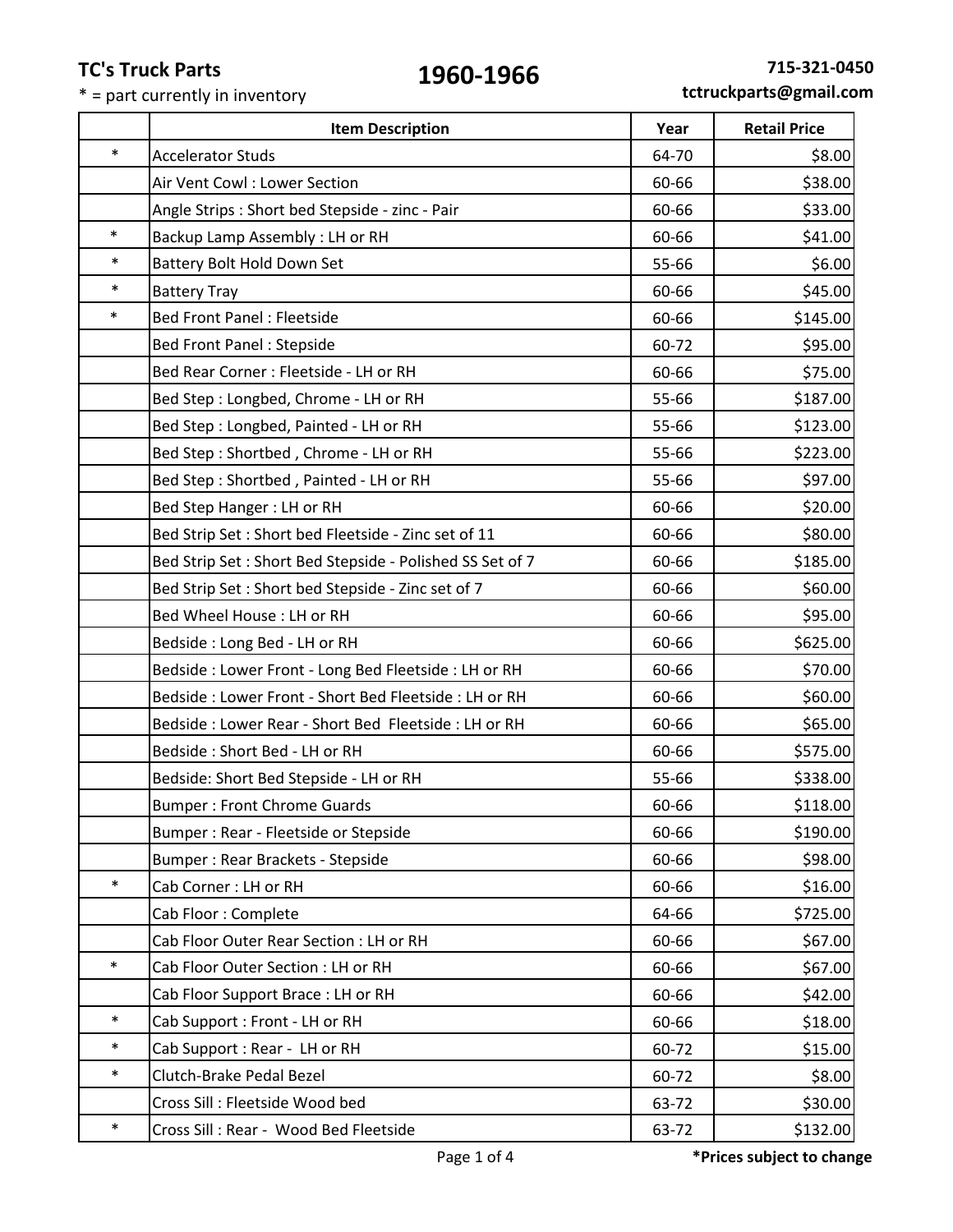$* =$  part currently in inventory

|        | Cross Sill: Stepside With Pre-drilled Holes     | 60-72 | \$30.00  |
|--------|-------------------------------------------------|-------|----------|
| $\ast$ | Dome Lamp                                       | 60-72 | \$21.00  |
|        | Door: Complete Shell - LH or RH                 | 64-66 | \$500.00 |
|        | Door: Inner Bottom - LH or RH                   | 60-63 | \$60.00  |
|        | Door: Inner Bottom - LH or RH                   | 64-66 | \$45.00  |
| $\ast$ | Door Channels                                   | 64-66 | \$8.00   |
| $\ast$ | Door Handle: Inside - LH or RH                  | 47-66 | \$10.00  |
| $\ast$ | Door Handles : Exterior - Pair                  | 60-66 | \$50.00  |
|        | Door Hinge: Upper and Lower - LH or RH          | 60-66 | \$98.00  |
|        | Door Latch Assembly : LH or RH                  | 64-66 | \$75.00  |
|        | Door Pillar: Front or Rear - LH or RH           | 60-66 | \$38.00  |
| $\ast$ | Door Pin Bushings Set                           | 47-87 | \$11.00  |
| $\ast$ | Door Sill Plate: Stainless Steel - LH or RH     | 60-66 | \$22.00  |
| $\ast$ | Door Sill Plate Screws                          | 60-66 | \$2.00   |
|        | Door Skin: Lower Section - LH or RH             | 60-66 | \$29.00  |
| $\ast$ | Door Weatherstrip: Pair                         | 60-66 | \$39.00  |
| $\ast$ | Fender: Front - LH or RH                        | 60-66 | \$155.00 |
|        | Fender: Front - Lower Brace: LH or RH           | 60-66 | \$42.00  |
| $\ast$ | Fender: Front - Lower Rear Section: LH or RH    | 60-66 | \$24.00  |
| $\ast$ | Fender: Inner Front - LH or RH                  | 60-66 | \$150.00 |
|        | Fender: Rear - Stepside: LH or RH               | 55-66 | \$400.00 |
| $\ast$ | Footwell: LH or RH                              | 60-66 | \$29.00  |
| $\ast$ | Front to Inner Fender Gasket Kit                | 60-66 | \$22.00  |
|        | <b>Fuel Neck Filler Kit</b>                     | 60-66 | \$45.00  |
|        | <b>Fuel Sending Unit</b>                        | 60-66 | \$19.00  |
|        | Fuel Tank                                       | 60-66 | \$174.00 |
|        | Fuel Tank Strap: Pair                           | 60-66 | \$23.00  |
| $\ast$ | Gas Cap                                         | 47-70 | \$10.00  |
| $\ast$ | <b>Gas Tank Filler Grommet</b>                  | 60-66 | \$10.00  |
| $\ast$ | Glove Box Liner: With or Without Air            | 60-66 | \$12.00  |
|        | Grille: Black with Lettering - CHEVROLET        | 64-66 | \$240.00 |
|        | Grille: Chrome with Black Lettering - CHEVROLET | 64-66 | \$325.00 |
|        | Grille Support                                  | 60-66 | \$300.00 |
| $\ast$ | Head Light Bezel: Pair                          | 64-66 | \$49.00  |
|        | Head Light Housing Bucket: LH or RH             | 64-66 | \$54.00  |
| $\ast$ |                                                 | 41-72 | \$8.00   |
|        | <b>Head Light Retaining Rings</b>               |       |          |
| $\ast$ | <b>Headlamp Adjusters</b>                       | 60-72 | \$7.00   |
|        |                                                 |       |          |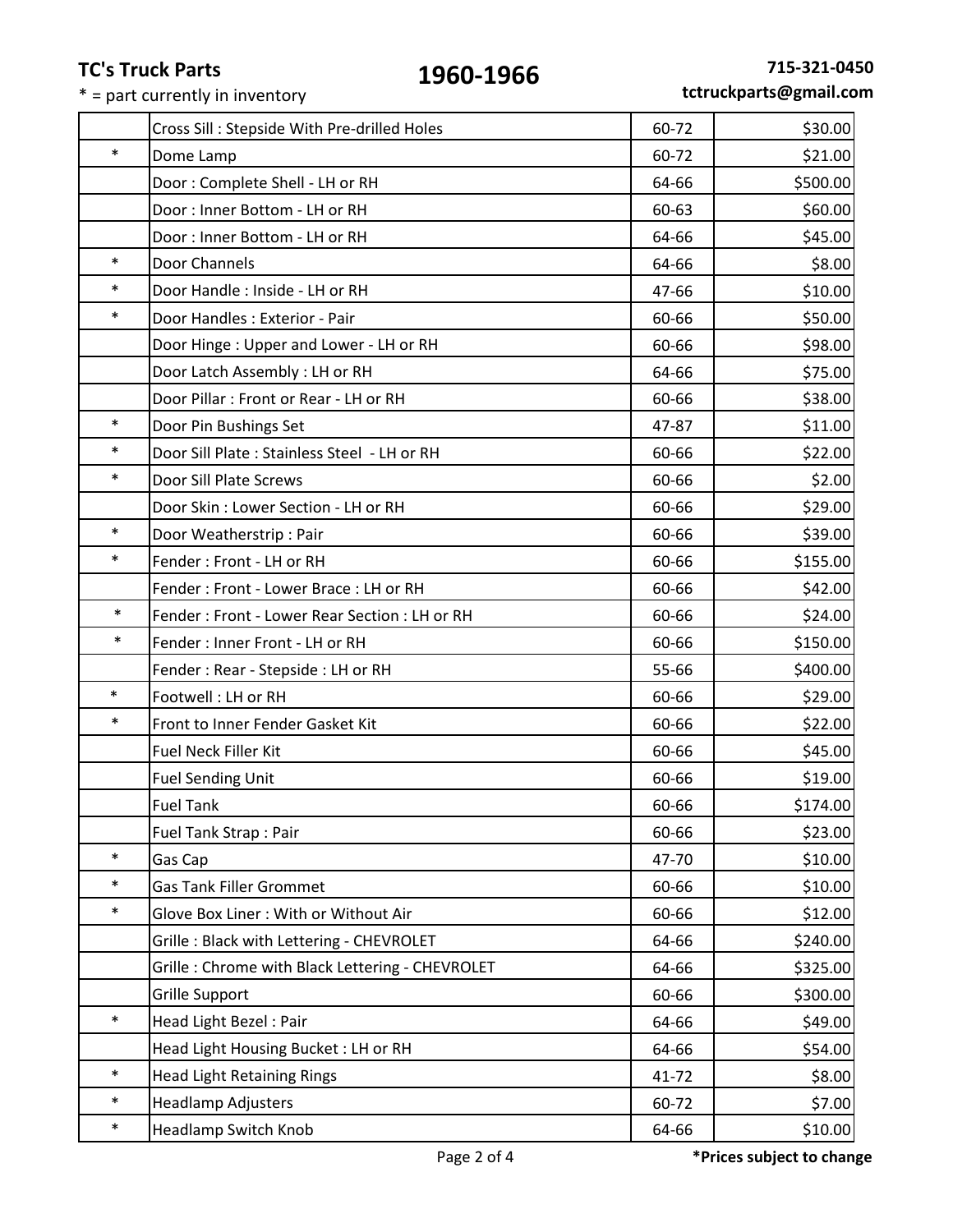|        | TC S Truck Parts<br>1960-1966<br>* = part currently in inventory |       | ,13-321-043<br>tctruckparts@gmail.cor |
|--------|------------------------------------------------------------------|-------|---------------------------------------|
| $\ast$ | <b>Heater Duct Hose Kit</b>                                      | 64-72 | \$28.00                               |
|        | <b>Hood: Lower Valance</b>                                       | 62-66 | \$175.00                              |
|        | Hood: Upper Front Panel                                          | 62-66 | \$150.00                              |
|        | Hood Hinge : LH or RH                                            | 60-66 | \$57.00                               |
|        | <b>Hood Latch Panel</b>                                          | 60-66 | \$41.00                               |
| $\ast$ | <b>Hood to Cowl Seal</b>                                         | 60-66 | \$10.00                               |
|        | Ignition Retainer: Chrome                                        | 62-66 | \$8.00                                |
| $\ast$ | Large Rear Window Rubber                                         | 55-66 | \$29.00                               |
|        | License Plate Bracket: With Light and Wire                       | 60-66 | \$37.00                               |
| $\ast$ | Mirror: Exterior Black - LH or RH                                | 47-70 | \$13.00                               |
| $\ast$ | Mirror Arm : Exterior Chrome - LH or RH                          | 60-66 | \$25.00                               |
| $\ast$ | Mirror Arm Gasket: LH or RH                                      | 60-66 | \$2.00                                |
| $\ast$ | Outside Door Handle & Lock Gaskets                               | 52-66 | \$3.00                                |
| $\ast$ | Outside Mirror: Round Black Ribbed - LH or RH                    | 47-72 | \$12.00                               |
| $\ast$ | Outside Mirror: Round Chrome Ribbed - LH or RH                   | 47-72 | \$12.00                               |
| $\ast$ | Outside Mirror: Round Chrome Smooth -LH or RH                    | 47-72 | \$13.00                               |
| $\ast$ | Park Lamp Bezel: LH or RH                                        | 62-66 | \$12.00                               |
| $\ast$ | Park Light Gasket: Pair                                          | 60-66 | \$3.00                                |
|        | Park Light Housing : LH or RH                                    | 60-66 | \$17.00                               |
| $\ast$ | Parking light Lens : Amber - LH or RH                            | 60-66 | \$8.00                                |
| $\ast$ | <b>Radiator Support</b>                                          | 60-66 | \$157.00                              |
| $\ast$ | <b>Radiator Support Mounting Set</b>                             | 60-68 | \$21.00                               |
| $\ast$ | Rear Window Seal W/O Chrome : Large                              | 55-66 | \$25.00                               |
| $\ast$ | Rocker Panel: LH or RH                                           | 60-66 | \$39.00                               |
| $\ast$ | Rocker Panel Backing Plate: LH or RH                             | 60-72 | \$10.00                               |
|        | Roll Pan : Fleetside with License cut out - No Lights            | 60-66 | \$115.00                              |
|        | Roof to Windshield Panel                                         | 60-63 | \$75.00                               |
|        | <b>Steering Wheel</b>                                            | 60-66 | \$254.00                              |
| $\ast$ | Sun Visor: LH or RH                                              | 60-66 | \$29.00                               |
|        | Sun Visor Brackets: LH or RH                                     | 60-66 | \$17.00                               |
| $\ast$ | Tail Gate Trunnion Set: Stepside                                 | 54-87 | \$12.00                               |
|        | Tail Lamp Housing: L.E.D - Black or Stainless - Stepside         | 60-66 | \$45.00                               |
|        | Tail Lamp L.E.D : Fleetside - LH or RH                           | 60-66 | \$34.00                               |
| $\ast$ | Tail Light Bezel: Fleetside - LH or RH                           | 60-66 | \$12.00                               |
|        | Tail Light Bracket - LH or RH                                    | 55-66 | \$8.00                                |
| $\ast$ | Tail Light Housing: Fleetside - LH or RH                         | 60-66 | \$23.00                               |
| $\ast$ | Tail Light Lens : Fleetside - LH or RH                           | 60-66 | \$8.00                                |